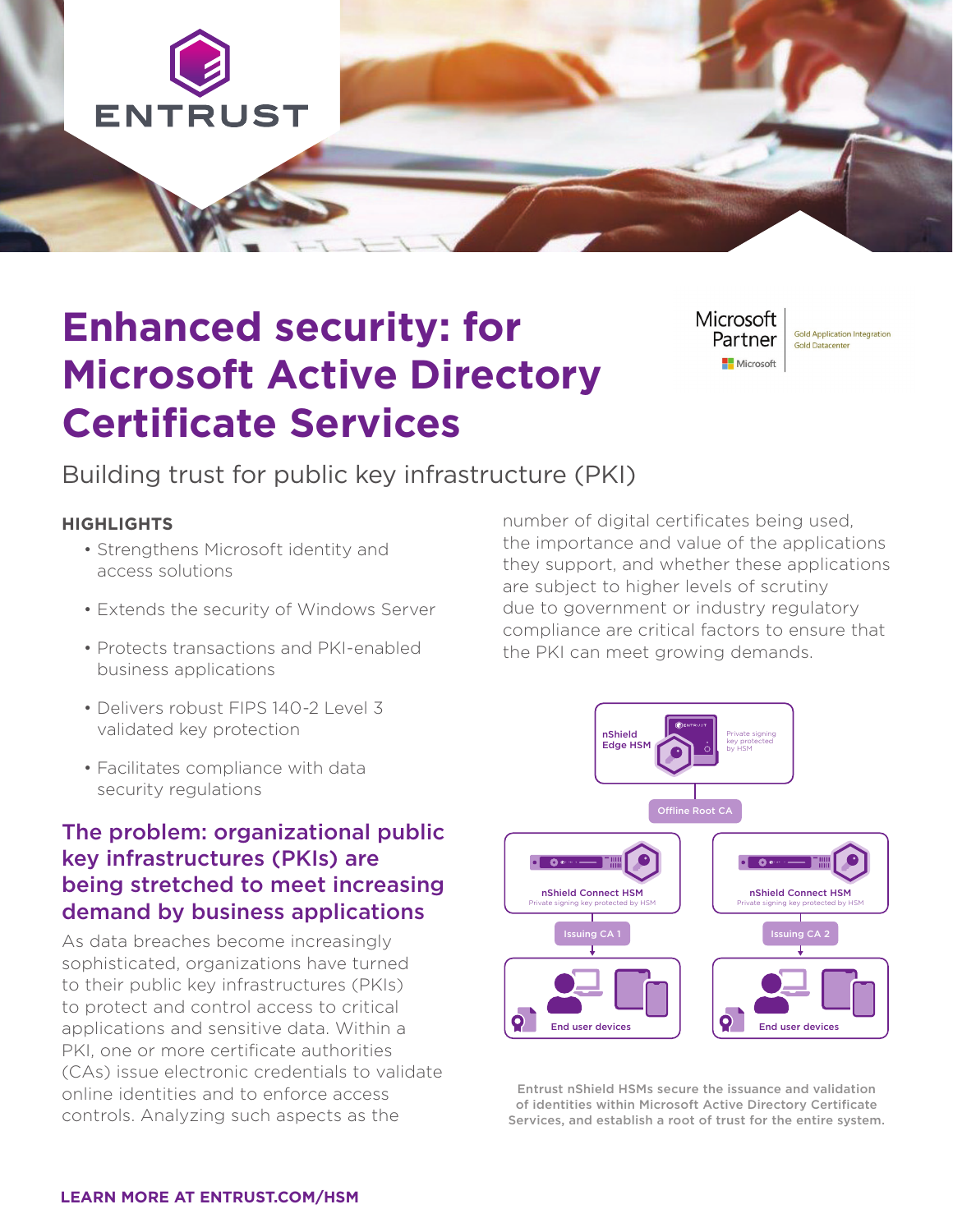## The challenge: building trust for identity and access controls

**XX** 

Protecting the integrity and security of the CA that underpins a system is of critical importance not just for the trust of the PKI, but also for the information it protects. As PKIs increasingly support changing user access topologies including mobile, bring your own device (BYOD), and Internet of Things (IoT) schemes, organizations need to ensure that the private cryptographic keys are protected and managed in a trusted manner.

## The solution: Microsoft and Entrust together deliver robust protection of digital identities

Microsoft Active Directory Certificate Services (AD CS) issues, manages, and validates the digital identities used to bind persons, devices, and services to their corresponding private keys. The validity of each issued certificate depends upon the protection of the CA key issuing the identities. When the issuance process is executed on a server using a key stored locally in a file, that key can be vulnerable to duplication, modification, and substitution. Today, most Windows CAs are used to issue certificates for use within an organization. Internally, certificates are typically used to perform wired and wireless authentication, secure socket layer/transport layer security (SSL/TLS) connections, and virtual private network (VPN) authentication. As expanding applications need the services of a PKI, the demands on the CAs and the need for enhanced security need to be considered.

Entrust hardware security modules (HSMs) increase the assurance level of the PKI by protecting the private root and signing CA keys. Entrust nShield® HSMs safeguard the issuance, management, and validation processes – enabling organizations to

strengthen the identity and access solution. nShield HSMs easily integrate with Microsoft AD CS using the Microsoft standard cryptographic application programing interfaces (CAPI) and CAPI next generation (CNG) interfaces. When nShield HSMs are used, all certificate issuance and validation processing occurs within the protected confines of the HSM module. Private root and signing keys are never accessible in a readable format outside the HSM. Even during backup, archiving, and recovery processes, an nShield HSM ensures that private keys are not susceptible to manipulation and compromise.

## Why use nShield HSMs with Microsoft AD CS?

Breach identification, recovery, and contingency planning are important steps that can be taken to strengthen the security of a PKI. A hardened, high assurance PKI provides an environment that protects security-critical keys from theft and misuse. Binding certificate issuance to identity checks and approvals using a nShield HSM and controlling the issuance of certificates, have been important lessons learned from CA security compromises.

Certified to stringent security standards including FIPS 140-2 Level 3, and Common Criteria EAL4+, nShield HSMs:

- Store keys for signing and issuing digital certificates in secure and tamper resistant environment
- Manage administrator access with smart card-based policy and two-factor authentication
- Comply with regulatory requirements for public sector, financial services, and enterprises

#### **LEARN MORE AT ENTRUST.COM/HSM**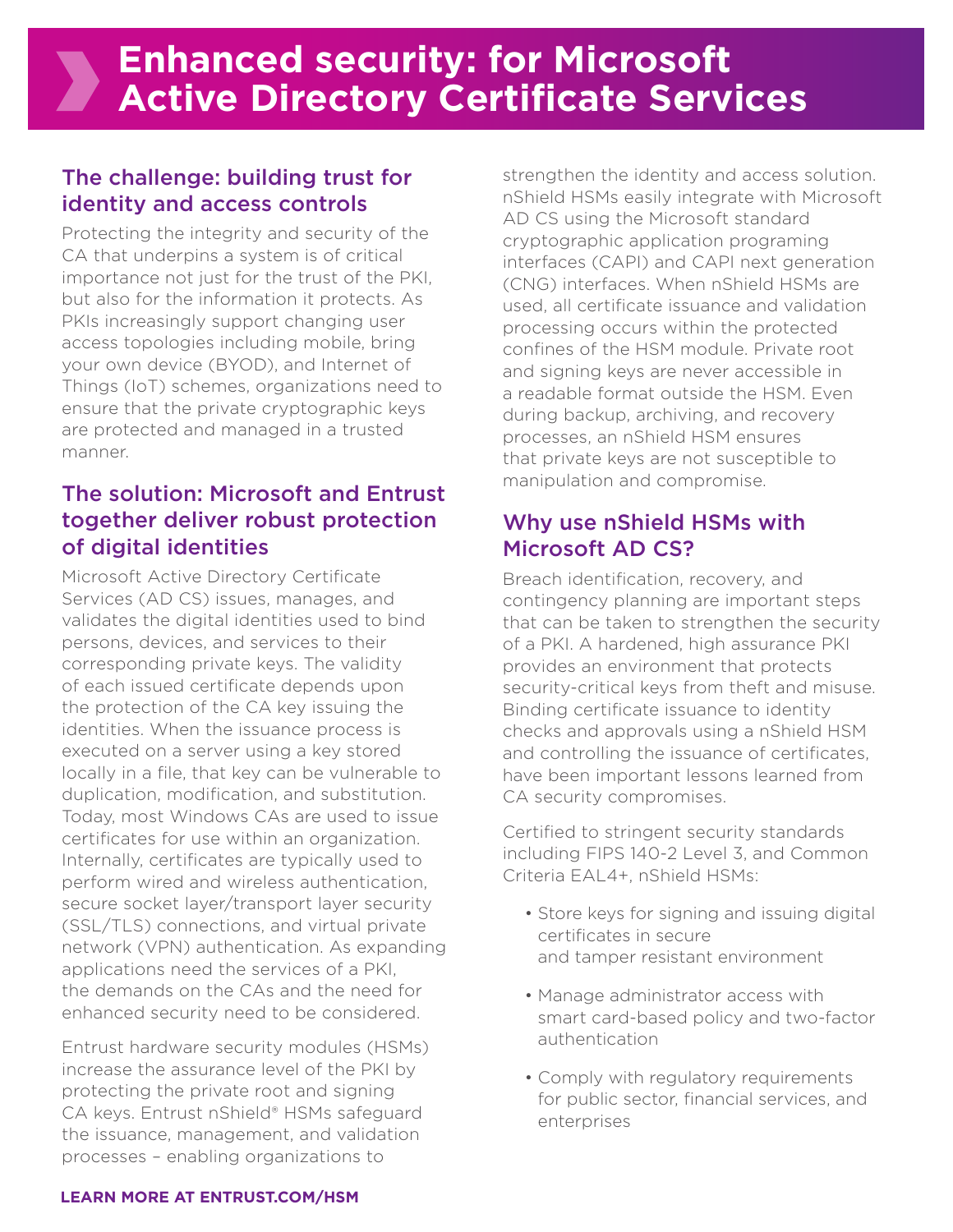## **Enhanced security: for Microsoft Active Directory Certificate Services**

## Entrust

Entrust nShield HSMs have supported AD CS since its Windows Server 2003 release and have been deployed across a wide global customer base. Simplifying the management of credentials across multiple applications and PKIs, they can operate in virtualized environments including Hyper-V. nShield HSMs help organizations meet audit and compliance requirements such as the Payment Card Industry Data Security Standard (PCI DSS) and are available in the following variants:

- nShield Edge: portable USB-attached HSM for offline root CAs
- nShield Solo/Solo+/Solo XC: embedded PCI Express HSM for Windows Server
- nShield Connect/Connect+/Connect XC: a high performance, network-attached **HSM**

## Microsoft

Microsoft has transformed the way business resources are shared and how identities and access controls are managed. Systems based on Microsoft AD CS provide customized services for creating and managing public key certificates to establish trustworthy business environments. Microsoft AD CS:

- Manage identities across organizations
- Distribute certificates for authentication
- Control user access rights to data resources

#### www.microsoft.com

### Entrust HSMs

Entrust nShield HSMs are among the highest-performing, most secure and easy-to-integrate HSM solutions available, facilitating regulatory compliance and delivering the highest levels of data and application security for enterprise, financial and government organizations. Our unique Security World key management architecture provides strong, granular controls over access and usage of keys.